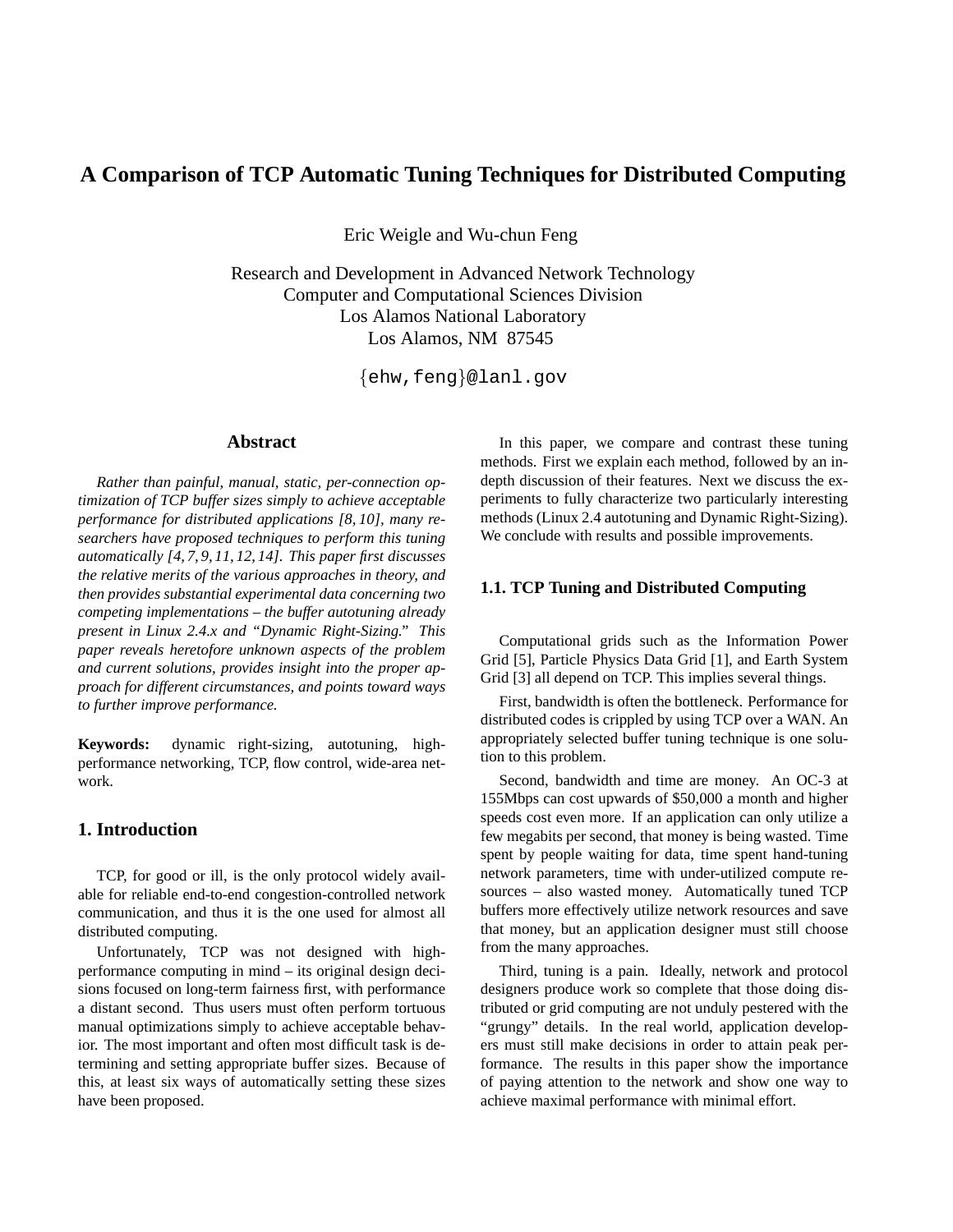# **2. Buffer Tuning Techniques**

TCP buffer-tuning techniques balance memory demand with the reality of limited resources – maximal TCP buffer space is useless if applications have no memory. Each technique discussed below uses different information and makes different trade-offs. All techniques are most useful for large data transfers (at least several times the bandwidth  $\times$  delay product of the network). Short, small transmissions are dominated by latency, and window size is practically irrelevant.

#### **2.1. Current Tuning Techniques**

- 1. Manual tuning [8, 10]
- 2. PSC's Automatic TCP Buffer Tuning [9]
- 3. Dynamic Right-Sizing (DRS) [4, 14]
- 4. Linux 2.4 Auto-tuning [12]
- 5. Enable tuning [11]
- 6. NLANR's Auto-tuned FTP (in ncFTP) [7]

#### 7. LANL's DRS FTP (in wuFTP)

Manual tuning is the baseline by which we measure autotuning methods. To perform manual tuning, a human uses tools such as ping and pathchar or pipechar to determine network latency and bandwidth. The results are multiplied to get the *bandwidth*  $\times$  *delay* product, and buffers are generally set to twice that value.

PSC's tuning is a mostly sender-based approach. Here the sender uses TCP packet header information and timestamps to estimate the *bandwidth* $\times$ *delay* product of the network, which it uses to resize its send window. The receiver simply advertises the maximal possible window. PSC's paper [9] presents results for a NetBSD 1.2 implementation, showing improvement over stock by factors of 10-20 for small numbers of connections.

DRS is a mostly receiver-based buffer tuning approach where the receiver tries to estimate the bandwidth  $\times$  delay product of the network and the congestion-control state of the sender, again using TCP packet header information and timestamps. The receiver then advertises a window large enough that the sender is not flow-window limited.

Linux autotuning refers to a memory management technique used in the stable Linux kernel, version 2.4. This technique does not attempt any estimates of the bandwidth  $\times$  delay product of a connection. Instead, it simply increases and decreases buffer sizes depending on available system memory and available socket buffer space. By increasing buffer sizes when they are full of data, TCP connections can increase their window size – performance improvements are an intentional side-effect.

Enable uses a daemon to perform the same tasks as a human performing manual tuning. It gathers information about every pair of hosts between which connections are to be tuned and saves it in a database. Hosts then look up this information when opening a connection and use it to set their buffer sizes. Enable [11] reports performance improvements over untuned connections by a factor of 10-20 and above 2.4 autotuning by a factor of 2-3.

Auto-ncFTP also mimics the same sequence of events as a human manually tuning a connection. Here, it is performed once just before starting a data connection in FTP so the client can set buffer sizes appropriately.

DRS FTP uses a new command added to the FTP control language to gain network information, which is used to tune buffers during the life of a connection. Tests of this method show performance improvements over stock FTP by a factor of 6 with 100ms delay, with optimally tuned buffers giving an improvement by a factor of 8.

## **2.2. Comparison of Tuning Techniques**

| <b>Tuning</b>    | Level        | <b>Changes</b> | Band         | <b>Visibility</b> |
|------------------|--------------|----------------|--------------|-------------------|
| <b>PSC</b>       | Kernel       | Dynamic        | In           | Transparent       |
| Linux 2.4        | Kernel       | Dynamic        | In           | Transparent       |
| <b>DRS</b>       | Kernel       | Dynamic        | In           | Transparent       |
| <b>Enable</b>    | User         | <b>Static</b>  | Out          | Visible           |
| <b>NLANR FTP</b> | User         | <b>Static</b>  | Out          | Opaque            |
| <b>DRS FTP</b>   | User         | Dynamic        | <b>B</b> oth | Opaque            |
| <b>Manual</b>    | <b>B</b> oth | <b>Static</b>  | Out          | Visible           |

**Table 1. Comparison of Tuning Techniques**

**User-level versus Kernel-level** refers to whether the buffer tuning is accomplished as an application-level solution or as a change to the kernel (Linux, \*BSD, etc.).

Manual tuning tediously requires both types of changes. An "ideal" solution would require only one type of change – kernel-level for situations where many TCP-based programs require high performance, user-level where only a single TCP-based program (such as FTP) requires high performance.

Kernel-level implementations will always be more efficient, as more network and high-resolution timing information is available, but they are complicated and non-portable. Whether this is worth the 20-100% performance improvement is open to debate.

**Static versus Dynamic** refers to whether the buffer tuning is set to a constant at the start of a connection, or if it can change with network "weather" during the lifetime of a connection.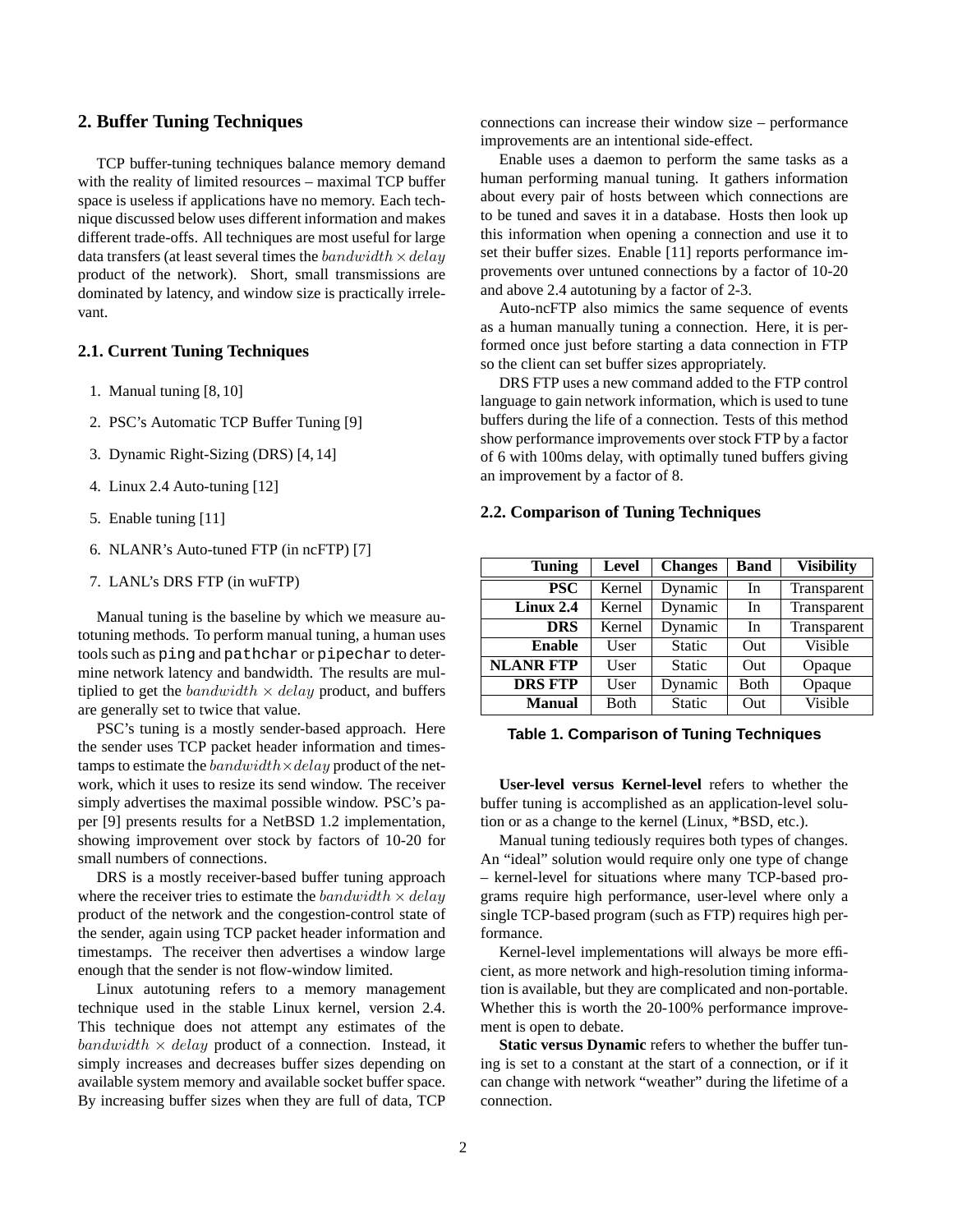Generally a dynamic solution is preferable – it adapts itself to changes in network state, which some work has shown to have multi-fractal congestion characteristics [6, 13]. Static buffer sizes are always too large or small given "live" networks. Yet, static connections often have smoother application-level performance than dynamic connections, which is desirable.

Unfortunately, both static and dynamic solutions have problems. Dynamic changes in buffer sizes imply changes in the advertised window, which if improperly implemented can break TCP semantics (data legally sent for a given window is in-flight when the window is reduced, thus causing the data to be dropped at the end host). Current dynamic tuning methods monotonically increase window sizes to avoid this – possibly wasting memory.

**In-Band versus Out-of-Band** refers to whether bandwidth  $\times$  delay information is obtained from the connection itself or is gathered separately from the data transmission to be tuned. An ideal solution would be in-band to minimize user inconvenience and ensure the correct time-dependent and path-dependent information is being gathered.

DRS FTP is "both" because data is gathered over the control channel; usually this channel uses the same path as the data channel, but in some "third-party" cases the two channels are between different hosts entirely. In the first case data collection is "in-band", while in the second not only is it out of band, it measures characteristics of the wrong connection! Auto-ncFTP suffers from the same "third-party" problem.

**Transparent versus Visible** refers to user inconvenience – how easily can a user tell if they are using a tuning method, how many changes are required, etc. An ideal solution would be transparent after the initial install and configuration required by all techniques.

The kernel approaches are transparent; other than improved performance they are essentially invisible to average users. The FTP programs are "opaque" because they can generate detectable out-of-band data, and require some start-up time to effectively tune buffer sizes. Enable is completely visible. It requires a daemon and database separate from any network program to be tuned, generates frequent detectable network benchmarking traffic, and requires changes to each network program that wishes to utilize its functionality.

# **3. Experiments**

These experiments shift our focus to the methods of direct interest: manual tuning, Linux 2.4 autotuning, and Dynamic Right-Sizing under Linux. The remaining approaches are not discussed further because such analysis is available in the referenced papers.

#### **3.1. Varied Experimental Parameters**

Our experiments consider the following parameters:

**Tuning** (None, 2.4-auto, DRS): We compare a Linux 2.2.20 kernel which has no autotuning, a 2.4.17 kernel which has Linux autotuning, and a 2.4.17 kernel which also has Dynamic Right-Sizing. We will refer to these three as 2.2.20-None, 2.4.17-Auto, and 2.4.17-DRS.

**Buffer Sizes** (32KB to 32MB): Initial buffer size configuration is required even for autotuning implementations. There are three cases:

- 1. No user or kernel tuning; buffer sizes at defaults. Gives baseline for comparison with tuned results.
- 2. Kernel-only tuning; configure maximal buffer sizes only. Gives results for kernel autotuning implementations.
- 3. User and kernel tuning; use setsockopt() to configure buffer sizes manually. Gives results for manually tuned connections.

**Network Delay** ( $\approx 0.5$ ms, 25ms, 50ms, 100ms): We vary the delay from 0.5ms to 100ms to show the performance differences between LAN and WAN environments. We use TICKET [15] to perform WAN emulation. This emulator can route at line rate (up to 1Gbps in our case) introducing a delay between 200 microseconds and 200 milliseconds.

**Parallel Streams** (1, 2, 4, 8): We use up to 8 parallel streams to test the effectiveness of this commonly-used technique with autotuning techniques. This also shows how well a given tuning technique scales with increasing numbers of flows. When measuring performance, we time from the start of the first process to the finish of the last process.

#### **3.2. Constant Experimental Parameters**

**Topology:** Figure 1 shows the generic topology we use in our tests. We have some number of network source (S) processes sending data to another set of destination (D) processes through a pair of bottleneck routers (R) connected via some WAN cloud. The "WAN cloud" may be a direct long-haul connection or through some arbitrarily complex network. (In the simplest case, both routers and the "WAN cloud" could be a single very high-bandwidth LAN switch).



**Figure 1. Generic Topology**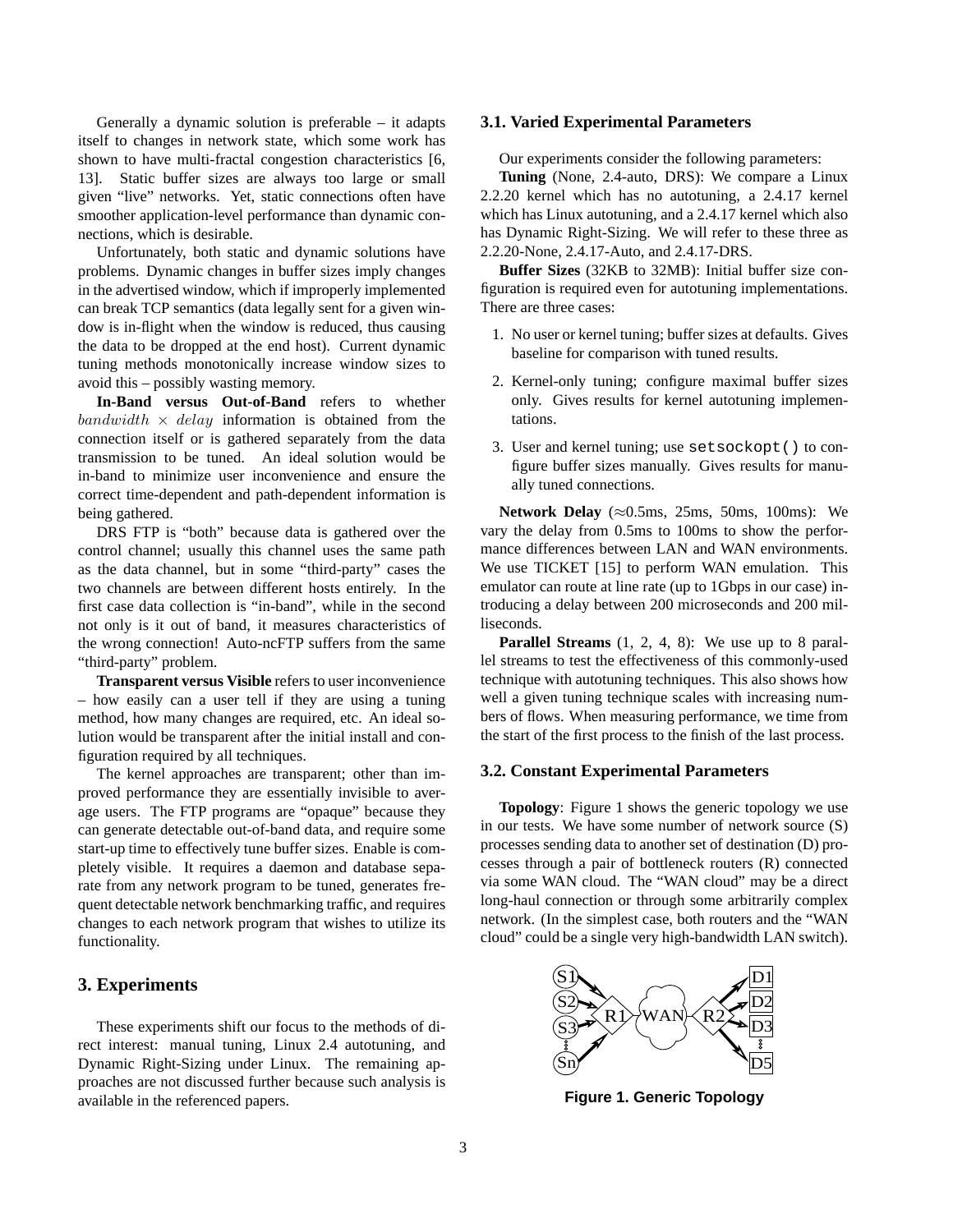Our experiments place all processes (parallel streams) on a single host. The results of more complicated oneto-many or many-to-one experiments (common in scattergather computation, or for web servers) can be inferred by observing memory and CPU utilization on the hosts. This information shows the scalability of the sender and receiver tuning and whether one end's behavior characterizes the performance of the connection. This distinction is critical for one-to-many relationships, as the "one" machine must split its resources among many flows while each of the "many" machines can dedicate more resources to the one flow.

**Unidirectional Transfers**: Although TCP is inherently a full duplex protocol, the majority of traffic generally flows in one direction. TCP protocol dynamics do not significantly differ between one flow with bidirectional traffic and two unidirectional flows sending in opposite directions [16].

**Loss**: Our WAN emulator is configured to emulate no loss (although loss may still occur due to sender/receiver buffer over-runs). All experiments are intended to be the best-case scenario. The artificial inclusion of loss adds nothing to the discussion, as congestion control for TCP Reno/SACK under Linux is a constant for all experiments.

**Data Transfer**: Rather than using some of the available benchmarking programs we chose to write a simple TCP based program to mimic message-passing traffic. This program tries to send large (1MB) messages between hosts as fast as possible. A total of 128 messages are sent, a number chosen because:

- 1. 128MB transfers are large enough to allow the congestion window to fully open.
- 2. 128MB transfers are small enough to occur commonly in practice<sup>1</sup>.
- 3. Longer transfers do not help differentiate among tuning techniques (tested, but results omitted).
- 4. It is evenly divisible among all numbers of parallel streams.

**Hardware**: Tests are run between two machines with dual 933MHz Pentium III processors, an Alteon Tigon II Gigabit Ethernet card on a 64bit/66MHz PCI bus, and 512MB of memory.

# **4. Results and Analysis**

We present data in order of increasing delay. With constant bandwidth (Gigabit Ethernet), this will show how well each approach scales as pipes get "fatter."

#### **4.1. First Case,** ≈**0.5ms Delay**

With delays on the order of half a millisecond, we expect that even very high bandwidth links can be saturated with small windows – the default 64KB buffers should be sufficient.

Figure 2 shows the performance using neither user nor kernel tuning. With a completely default configuration, the Linux 2.4 stack with autotuning outperforms the Linux 2.2 stack without autotuning by 100Mbps or more (as well as showing more stable behavior). Similarly, 2.4.17-DRS outperforms 2.4.17-Auto by a smaller margin of 30-50Mbps. This is due to more appropriate use of TCP's advertised window field and faster growth to the best buffer size possible.

Unexpectedly for such a low-delay case, all kernels benefit from the use of parallel streams, with improvements in performance from 55-70%. When a single data flow is striped among multiple TCP streams, it effectively obtains a super-exponential slow-start phase and additive increase by N (the number of TCP streams). In this case, that behavior improves performance.

Note that limitations in the firmware of our Gigabit Ethernet NICs limit performance to 800Mbps or below, so we simply consider 800Mbps ideal. <sup>2</sup>



**Figure 2. No Tuning, 0.5ms**

Figure 3 shows the performance with kernel tuning only; that is, increasing the maximum amount of memory that the kernel can allocate to a connection.

As expected, results for 2.2.20-None (which does no autotuning) mirror the results from the prior test.

2.4.17-Auto connections perform 30-50Mbps better than in the untuned case, showing that the default 64KB buffers were insufficient.

<sup>&</sup>lt;sup>1</sup>"In the long run we are all dead." -John Maynard Keynes

<sup>2</sup>Custom firmware solutions can improve throughput, but such results are neither portable nor relevant to this study.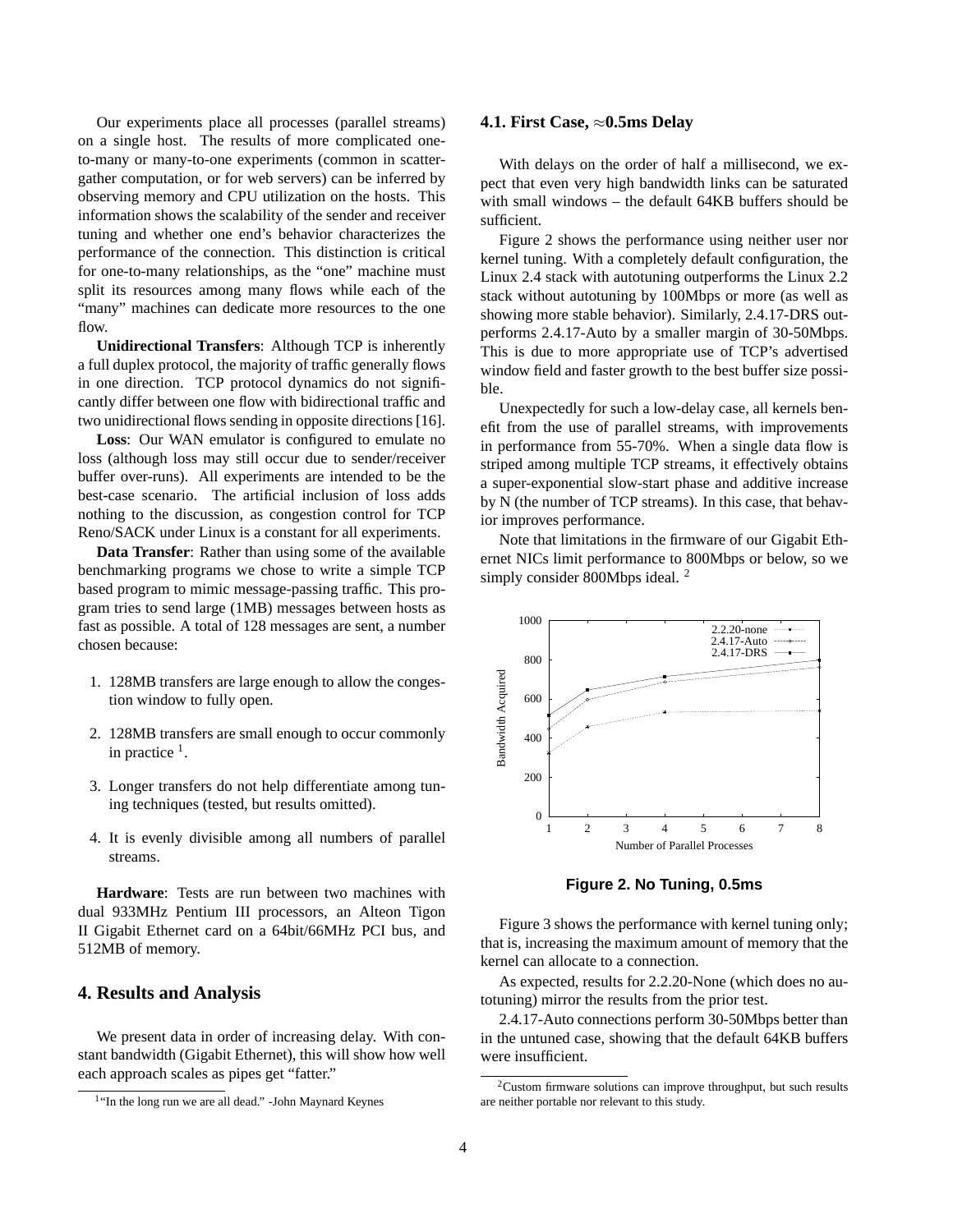2.4.17-DRS connections also perform better with one or two processes, but as the number of processes increases, DRS actually performs worse! DRS is more aggressive in allocating buffer space; with such low delay, it overallocates memory, and performance suffers (see Figure 5's discussion below).

Furthermore, performance is measured at the termination of the entire transfer (when the final parallel process completes). Large numbers of parallel streams can lead to the starvation of one or more processes due to TCP congestion control, so the parallelized transfer suffers. Yet this can be a good thing – parallel flows can induce chaotic network behavior and be unfair in some cases; by penalizing users of heavily parallel flows, DRS could induce more network fairness while still providing good performance.



**Figure 3. Kernel-Only Tuning, 0.5ms**

Figure 4 shows the results for hand-tuned connections. DRS obeys the user when buffers are set by setsockopt(), so 2.4.17-Auto and 2.4.17-DRS use the same buffer sizes and perform essentially the same. The performance difference between 2.2.20 and 2.4.17 is due to stack improvements in Linux 2.4.

The "ideal" buffer sizes in the prior graph (Figure 4) are larger than one might expect; Figure 5 shows the performance of 2.4.17-Auto with buffer sizes per process between 8KB and 64MB. We achieve peak performance with sizes on the order of 1MB – much larger than the calculated ideal of 64KB, the bandwidth  $\times$  delay of the network. The difference is due to the interaction and feedback between several factors, the most important of which are TCP congestion control and process scheduling.

To keep the pipe full, one must buffer enough data to avoid transmission "bubbles." However, with multi-fractal burstiness caused by TCP congestion control [6, 13], occasionally the network is so overloaded that very large buffers are needed to accommodate it. Also, these buffers themselves can increase the effective delay (and therefore increasing the buffering required) in a feedback loop only ter-



**Figure 4. User/Kernel Tuning with Ideal Sizes, 0.5ms**

minated by a lull later in the traffic stream. This buffering can occur either in the network routers or in the end hosts.

Because of process scheduling, it is incorrect to divide the predicted "ideal" buffer size (the bandwidth  $\times$  delay) by the number of processes to determine the buffer size per process when using parallel streams. Because only one process can run on a given CPU at a given time, the kernel must buffer packets for the remaining processes until they can get a time slice. Thus, as the number of processes grows, the effective delay experienced by those processes increases, and the amount of required buffering also grows. Beyond a certain point, this feedback is great enough that the addition of additional parallelism is actually detrimental. This is what we see with DRS in Figure 5.



**Figure 5. Effect of Buffer Size on Performance, 0.5ms**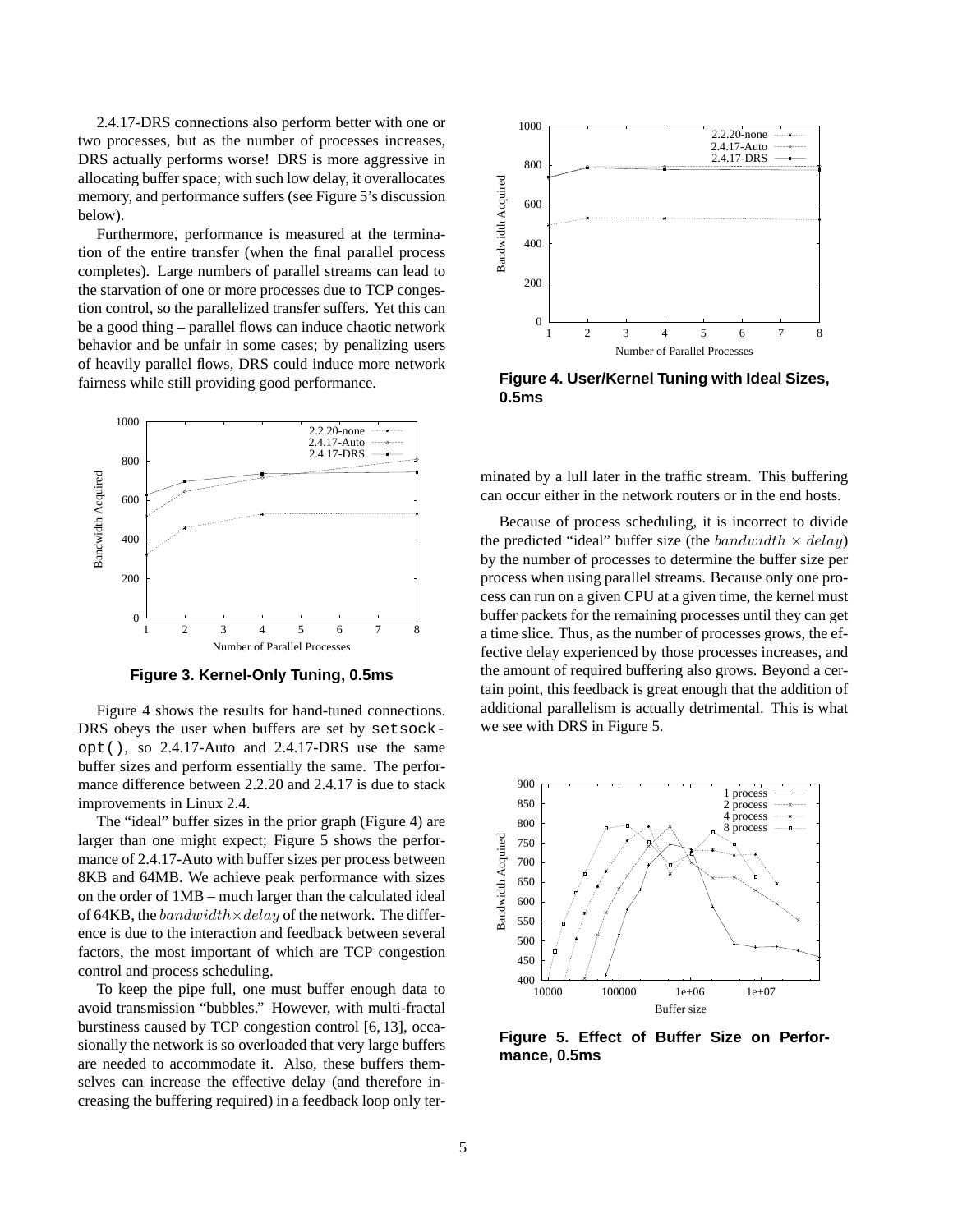#### **4.2. Second Case,** ≈**25ms Delay**

This case increases delay to values more in line with a network of moderate size, giving a bandwidth  $\times$  delay product of over 3MB. Figure 6 shows how the default configuration is insufficient for high performance, giving less than 20Mbps for a single process with all kernels. As the number of processes increases, our effective flow window increases, and we achieve a linear speed-up. In this case, simple autotuning outperforms DRS, as the memorymanagement technique is more effective with small windows (it was designed for heavily loaded web servers).



Figure 7 shows results with Kernel-Only Tuning. The performance of DRS improves dramatically while the performance of simple autotuning and untuned connections is constant. As we increase the number of processes we again see the performance of DRS fall.

This graph actually reveals a bug in the Linux 2.4 kernel series that our DRS patch fixes; the window scaling advertised in SYN packets is based on initial (default) buffer size, not the maximal buffer size up to which Linux can tune. Thus with untuned default buffers, no window scaling is advertised – even if the kernel is allowed to allocate multi-megabyte buffers, the size of those buffers cannot be represented in TCP packet headers.



With both user and kernel tuning, maximal performance increases for all kernels. However, as shown in Figure 8, performance does fall for DRS in the two and four process case – here we see that second-guessing the kernel can cause problems, and larger buffer sizes are not always desirable.

The other feature of note is that 2.4.17-DRS performance is not identical to 2.4.17-Auto – the only difference in this case is that DRS uses a slightly different algorithm to advertise its receiver window, and this pays off with a 150Mbps performance improvement.



**Figure 8. User/Kernel Tuning with Ideal Sizes, 25ms**

#### **4.3. Third and Fourth Cases, 50-100ms Delay**

The patterns observed in results for the 50ms and 100ms cases do not significantly differ (other than adjustments in scale) from those in the 25ms case – the factors dominating behavior are the same. That is, at low delays (below 20ms), one can find very interesting behavior as TCP interacts with the operating system, NIC, and so forth. At higher delays (25ms and above), the time scales are large enough that TCP slow-start, additive increase, and multiplicative decrease behaviors are most important; interactions with the operating system and so forth become insignificant.

In fact, the completely untuned cases differ so little that the following three equations (generated experimentally) suffice to calculate the bandwidth in Mbps with error uniformly below 20%, given only the number of processes and the delay in milliseconds.

- 2.2.20-None:  $(processes \times 214)/delay$
- 2.4.17-Auto:  $(processes \times 467)/delay$
- 2.4.17-DRS:  $(processes \times 355)/delay$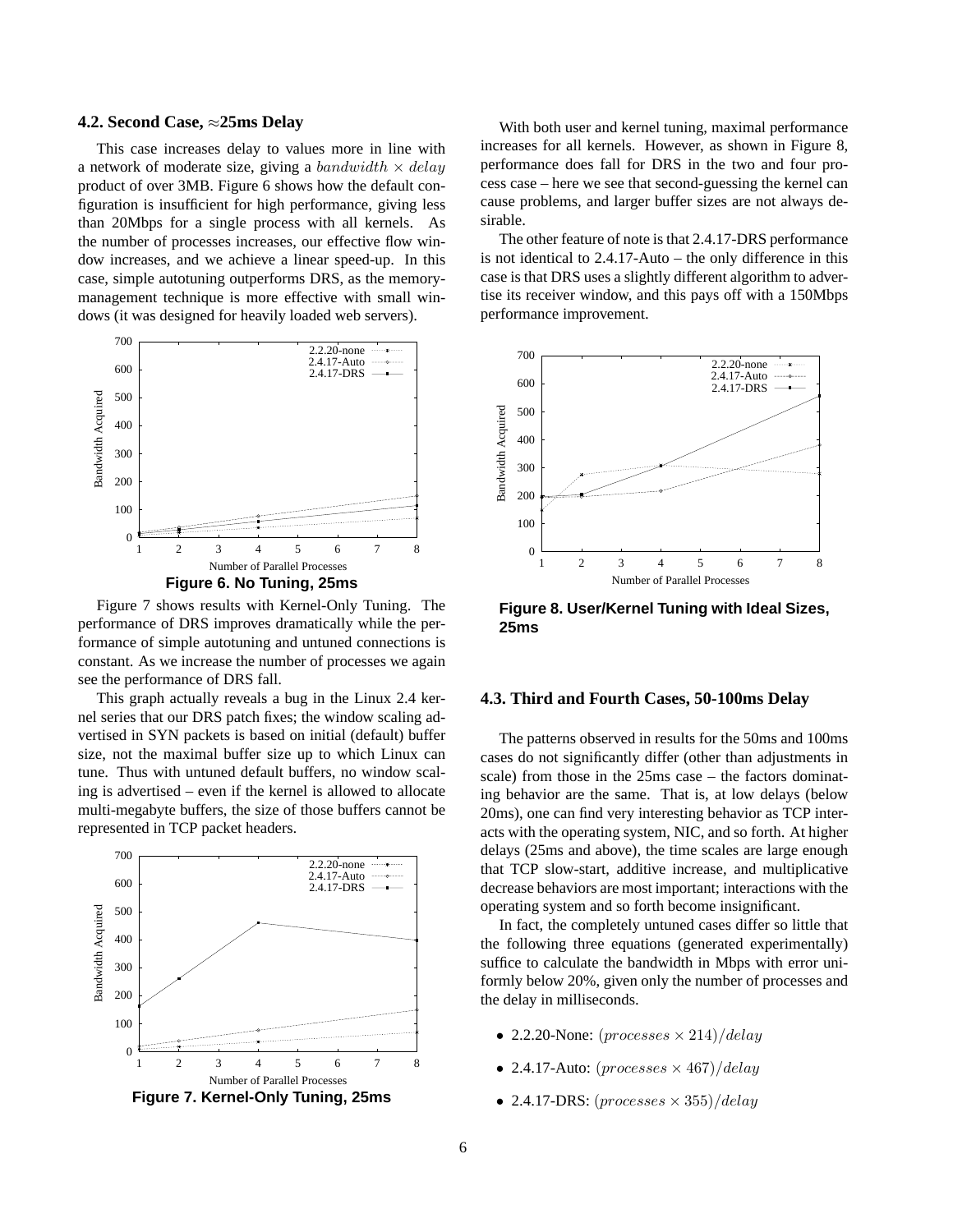As in Figure 7, the kernel-only tuning case in Figure 9 shows 2.4.17-DRS significantly outperforming 2.4.17-Auto (by a factor of 5 to 15). DRS at 50ms delay with 8 processes achieves 310Mbps (graph omitted), and at 100ms with 8 process achieves 180Mbps. The performance of 2.2.20- None and 2.4.17-Auto, which do not change with kernelonly tuning, are still limited to the above equations.



**Figure 9. Kernel-Only Tuning, 100ms**

Similar to Figure 8, the hand-tuned case in Figure 10 shows 2.4.17-DRS and 2.4.17-Auto performing identically with 2.2.20-None performing slightly worse. Interestingly, at this high delay, the performance difference between DRS and autotuning is insignificant – the factors dominating performance are not buffer sizes but rather standard TCP slowstart, additive increase, and multiplicative decrease behaviors, and the 128MB transfer size is insufficient to differentiate the flows.

With latencies this high, very large (multi-gigabyte, minimum) transfer sizes would be required to more fully utilize the network. It would also help to use a modified version of TCP such as Vegas [2] or one of the plethora of other versions, because a multiplicative decrease can take a ridiculous amount of time to recover on high-delay links.



**Figure 10. User/Kernel Tuning with Ideal Sizes, 100ms**

# **5. Guidelines on Selecting an Auto-Tuned TCP**

This section gives a few practical guidelines for a prospective user of an automatically tuned TCP.

- 1. You have kernel-modification privileges to the machine. So, you may use a kernel-level solution which will generally provide the best performance. Currently, only NetBSD and Linux implementations exist, so for other operating systems you must either wait or use a user-level solution.
	- If you want to use NetBSD, you must use PSC's tuning.
	- Linux 2.4 autotuning is appropriate for large numbers of small connections, such as web/media servers, or machines where users are willing to tune parallel streams.
	- DRS is appropriate for smaller numbers of large connections, such as FTP or bulk data transfers, or machines where users are not willing to tune parallel streams.
- 2. You do not have kernel-modification privileges to the machine or are unwilling to make changes, forcing a user-level solution. All user-level solutions perform comparably, so the choice between them is based on features.
	- If all you need is FTP, LANL's DRS FTP or NLANR's Auto-tuned FTP will be the easiest plug-in solutions. Obviously, we are biased in favor of LANL's implementation, which dynamically adjusts the window, over NLANR's implementation, which does not.
	- If you require multiple applications, then the Enable [11] service may fit your needs. This will, however, require source-code level changes to each program you wish to use.

In all cases, initial tuning should be performed to

- Ensure TCP window scaling, timestamps, SACK options are enabled.
- Set the maximum memory available to allocate per connection or for user-level tuning.
- Set ranges for Linux 2.4 autotuning.
- (Optional) Flush caches in between runs so inappropriately set slow-start thresholds are not re-used.